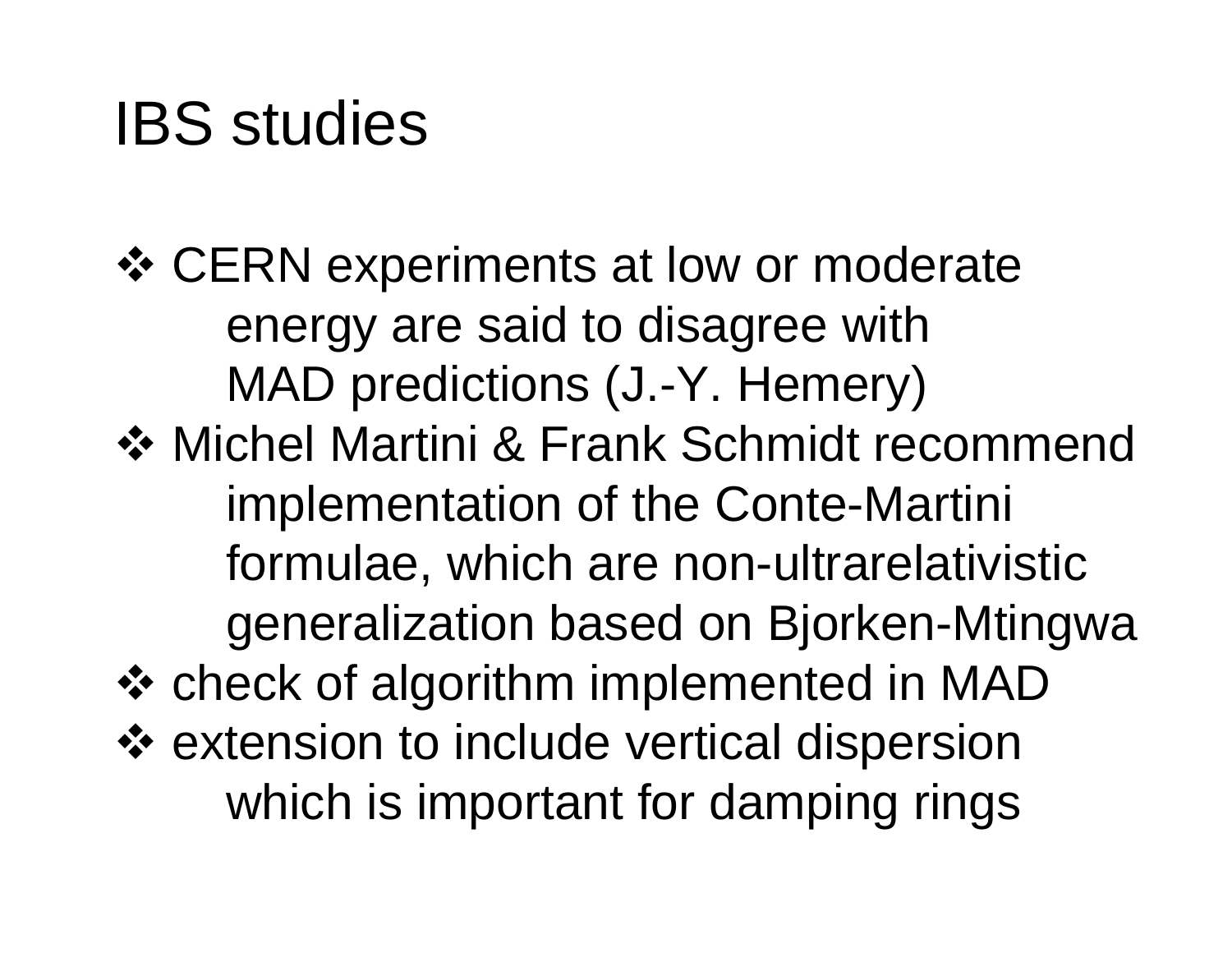#### IBS growth rates in general Bjorken-Mtingwa theory  $(\log)$  $\bigl[ \det \bigl( L + \lambda I \bigr) \bigr]$  $\int_{0}^{\infty} \frac{d\lambda \lambda^{72}}{[1 + (L-2L)]^2} \left\{ \text{Tr} L^{(a)} \text{Tr} \left( \frac{1}{L+2L} \right) - 3 \text{Tr} L^{(a)} \right\}$ ⎭  $\left\{ \right\}$ ⎫  $\overline{\mathcal{L}}$  $\left\{ \text{Tr} L^{(a)} \text{Tr} \left( \frac{1}{\sigma_a} \right) - 3 \text{Tr} L^{(a)} \left( \frac{1}{\sigma_a} \right) \right\}$  $\int$  $\left(\frac{1}{\sqrt{1-\frac{1}{1-\frac{1}{\sqrt{1-\frac{1}{\sqrt{1-\frac{1}{\sqrt{1-\frac{1}{\sqrt{1-\frac{1}{\sqrt{1-\frac{1}{\sqrt{1-\frac{1}{\sqrt{1-\frac{1}{\sqrt{1-\frac{1}{\sqrt{1-\frac{1}{\sqrt{1-\frac{1}{\sqrt{1-\frac{1}{\sqrt{1-\frac{1}{\sqrt{1-\frac{1}{\sqrt{1-\frac{1}{\sqrt{1-\frac{1}{\sqrt{1-\frac{1}{\sqrt{1-\frac{1}{\sqrt{1-\frac{1}{\sqrt{1-\frac{1}{\sqrt{1-\frac{1}{\sqrt{1-\frac{1}{\sqrt{1-\frac{1}{$  $\setminus$  $\bigg($  $\int -3 \text{Tr} L^{(a)} \left( \frac{1}{L+1} \right)$  $\left(\frac{1}{\sqrt{1-\frac{1}{2}}}\right)$ ⎝  $\bigg($  $\Gamma \qquad \begin{array}{c} \begin{array}{c} \set{\bigcirc} \ \mathbf{0} \end{array} \end{array} \begin{array}{c} \det(L + \lambda I) \end{array} \begin{array}{c} \begin{array}{c} \set{\bigcirc} \mathbf{1} \end{array} \end{array} \begin{array}{c} \set{\mathbf{1}} \end{array}$ =  $\zeta_0$  [det(L +  $\lambda$ I)]/2 1 2  $\frac{1}{2} \alpha^2 MN(\log) \left(\int_0^\infty d\lambda \frac{\lambda^{1/2}}{M} \int_{\Gamma} \text{Tr} L^{(a)} \text{Tr} \left(\frac{1}{\lambda^{1/2}}\right) - 3 \text{Tr} L^{(a)} \left(\frac{1}{\lambda^{1/2}}\right) \right)$ 1 $\mathrm{Tr} L^{(a)} \mathrm{Tr} \mathsf{I}$  —  $\det(\mathbf{L} + \lambda \mathbf{I})$  $\bf\cong$  $1 \pi^2 \alpha^2 MN(\log n)$  $L + \lambda I$  $\left[\frac{1}{L + \lambda I}\right]$  – 3 $\mathrm{Tr}L$  $\frac{MN(\log)}{a} \left( \int_{0}^{\infty} \frac{d\lambda \lambda^{2}}{2} \right) \text{Tr} L^{(a)} \text{Tr} \left( \frac{1}{2} \right) - 3 \text{Tr} L^{(a)}$ *a*  $\mathcal{F}$   $\left\{\begin{array}{c} \begin{array}{c} \lambda \\ 0 \end{array} \left[\det(L+\lambda I)\right] \end{array}\right\}$   $\left(\begin{array}{c} L+\lambda I \end{array}\right)$   $\left(\begin{array}{c} L+\lambda I \end{array}\right)$ λ λ  $\mathcal{Y}$  $\pi$ <sup>-</sup> $\alpha$  $\tau$

#### where

$$
L = L^{(h)} + L^{(l)} + L^{(v)}
$$

$$
L^{(h)} = \frac{\beta_x}{\varepsilon_x} \begin{pmatrix} 1 & -\gamma \phi_x & 0 \\ -\gamma \phi_x & \gamma^2 H_x / \beta_x & 0 \\ 0 & 0 & 0 \end{pmatrix} \qquad L^{(l)} = \frac{\gamma^2}{\sigma_{\delta}^2} \begin{pmatrix} 0 & 0 & 0 \\ 0 & 1 & 0 \\ 0 & 0 & 0 \end{pmatrix} \qquad L^{(v)} = \frac{\beta_z}{\varepsilon_z} \begin{pmatrix} 0 & 0 & 0 \\ 0 & \gamma^2 H_z / \beta_z & -\gamma \phi_z \\ 0 & -\gamma \phi_z & 1 \end{pmatrix}
$$

$$
\phi_{x,z} = D'_{x,z} - \frac{\beta'_{x,z} D_{x,z}}{2 \beta_{x,z}}
$$

Bjorken-Mtingwa [1] gave solution in ultrarelativistic limit; Conte-Martini [2] kept all terms In the limit *D<sub>z</sub>=*0, I should recover CM result

[1] J.D. Bjorken, S.K. Mtingwa, "Intrabea m Scattering," Part. Acc. Vol. 13, pp. 115-143 (1983).

[2] M. Conte, M. Martini, "Intrabeam Scattering in the CERN Antiproton Accumulator," Part. Acc. Vol. 17, pp. 1-10 (1985).

I introduced vertical dispersion here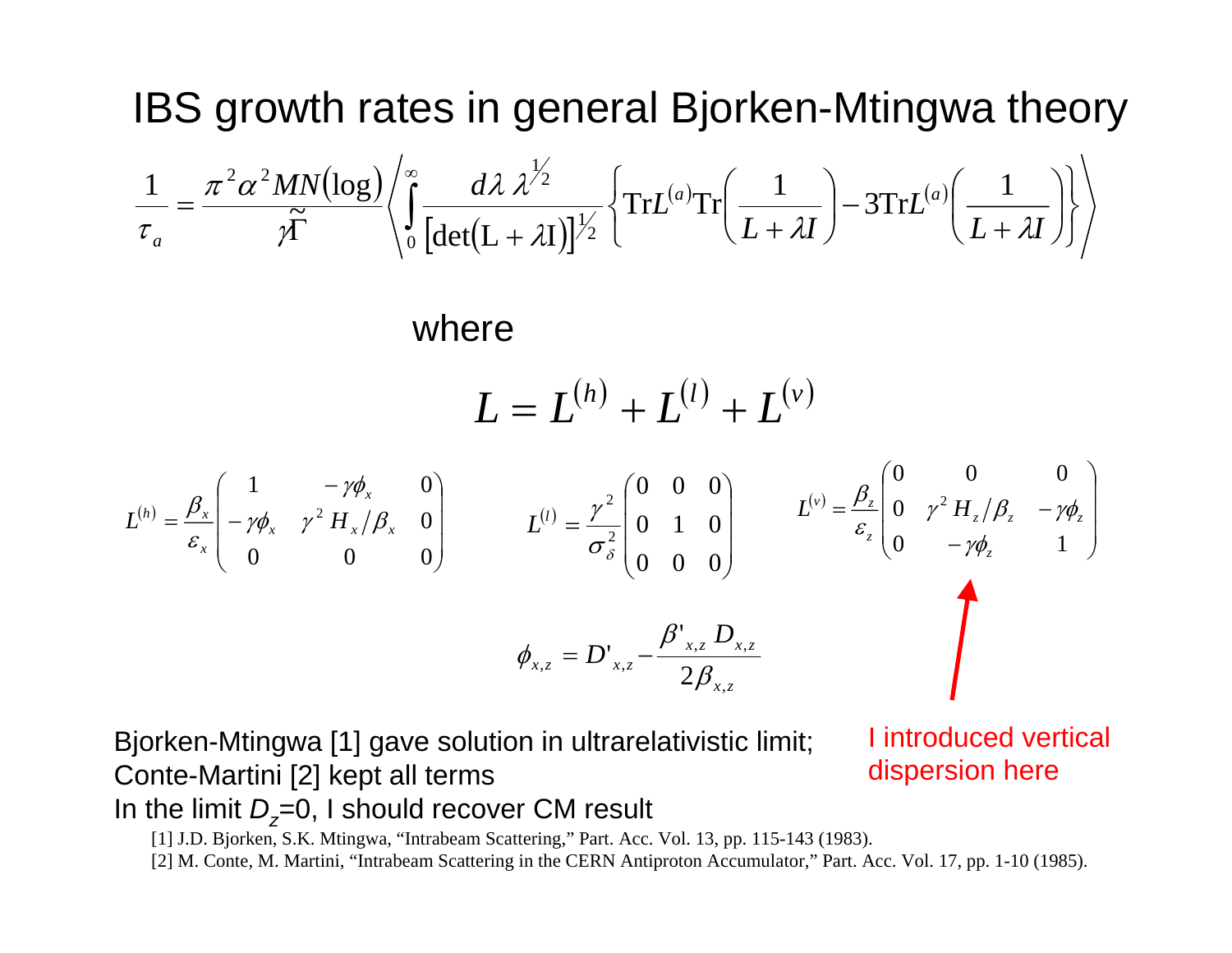The general form of all solutions is

$$
\frac{1}{\tau_x} = \frac{\pi^2 \alpha^2 MN(\log) \left[ \gamma^2 H_x}{\rho \widetilde{K}} \right]_0^{\infty} \frac{d\lambda \lambda^{1/2} \left[ a_x \lambda + b_x \right]}{\left\{ \lambda^3 + a\lambda^2 + b\lambda + c \right\}^{3/2}}
$$

$$
\frac{1}{\tau_l} = \frac{\pi^2 \alpha^2 MN(\log) \left[ \gamma^2 \right]_0^{\infty} \left[ \frac{\gamma^2}{\sigma_{\delta}^2} \right]_0^{\infty} \frac{d\lambda \lambda^{1/2} \left[ a_t \lambda + b_t \right]}{\left\{ \lambda^3 + a\lambda^2 + b\lambda + c \right\}^{3/2}}
$$

$$
\frac{1}{\tau_z} = \frac{\pi^2 \alpha^2 MN(\log) \left[\beta_z\right]}{\gamma \widetilde{\Gamma}} \left[\frac{\beta_z}{\varepsilon_z}\right] \int_0^\infty \frac{d\lambda \lambda^{1/2} \left[a_z \lambda + b_z\right]}{\left\{\lambda^3 + a\lambda^2 + b\lambda + c\right\}^{3/2}}
$$

with 9 coefficients in the integral to be determined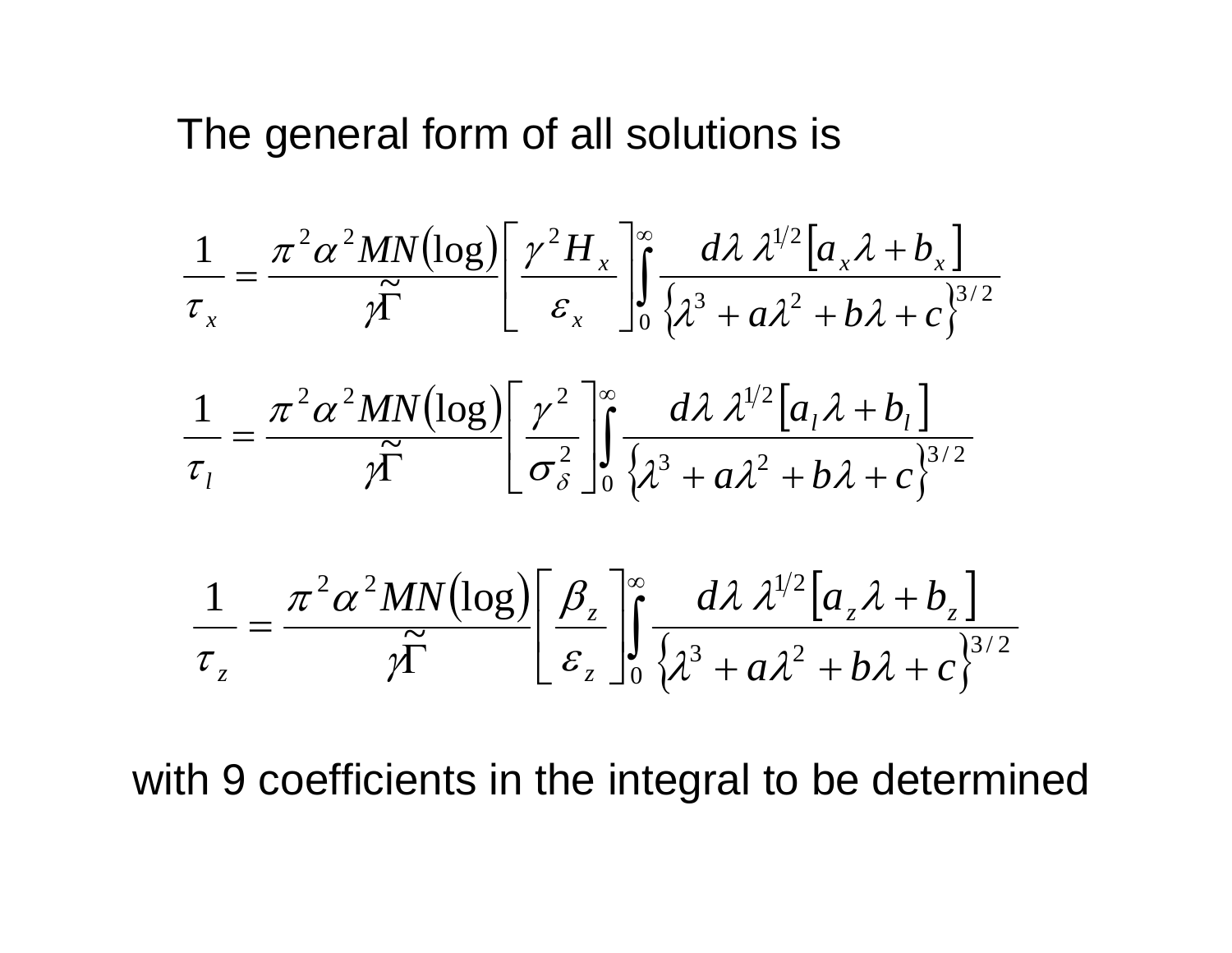*denominator coefficients (from determinant) for x, z, s*

|              | BM                                                                                                                                                                                                  | $\mathbf{CM}$                                                             | <b>New</b>                                                                                                                                                                                                                                                                                                                                                                                                                                                                                                                                                                              |
|--------------|-----------------------------------------------------------------------------------------------------------------------------------------------------------------------------------------------------|---------------------------------------------------------------------------|-----------------------------------------------------------------------------------------------------------------------------------------------------------------------------------------------------------------------------------------------------------------------------------------------------------------------------------------------------------------------------------------------------------------------------------------------------------------------------------------------------------------------------------------------------------------------------------------|
| $\mathbf{a}$ | $\frac{\gamma^2 H_x}{\varepsilon_x} + \frac{\gamma^2}{\sigma_{\delta}^2}$                                                                                                                           | $\frac{\gamma^2 H_x}{\varepsilon_x} + \frac{\gamma^2}{\sigma_{\delta}^2}$ | $\left[ \left( \frac{\gamma^2}{\sigma_{\delta}^2} + \left( \frac{\beta_z}{\epsilon_x} + \frac{\beta_x}{\epsilon_z} \right) + \gamma^2 \left( \frac{H_z}{\epsilon_z} + \frac{H_x}{\epsilon_x} \right) \right] \right]$                                                                                                                                                                                                                                                                                                                                                                   |
|              |                                                                                                                                                                                                     | $+\frac{\beta_x}{1}+\frac{\beta_z}{1}$<br>$\mathcal{E}_{\tau}$            |                                                                                                                                                                                                                                                                                                                                                                                                                                                                                                                                                                                         |
| $\mathbf b$  |                                                                                                                                                                                                     |                                                                           | $\left[\begin{array}{c} \left[\frac{\beta_x}{\epsilon_x} + \frac{\beta_z}{\epsilon_z}\right]\left(\frac{\gamma^2 D_x^2}{\epsilon_x \beta_x} + \frac{\gamma^2}{\sigma_{\delta}^2}\right)\\ + \frac{\beta_x}{\epsilon_x} \frac{\beta_z}{\epsilon_z} \gamma^2 \phi_x^2 \end{array}\right]\right] \left[\frac{\beta_x}{\epsilon_x} + \frac{\beta_z}{\epsilon_z}\right] \left[\frac{\gamma^2 D_x^2}{\epsilon_x \beta_x} + \frac{\gamma^2}{\sigma_{\delta}^2}\right] \left[\begin{array}{c} \left(\frac{\beta_z}{\epsilon_z} + \frac{\beta_x}{\epsilon_x}\right)\left(\frac{\gamma^2}{\sigma$ |
|              |                                                                                                                                                                                                     |                                                                           |                                                                                                                                                                                                                                                                                                                                                                                                                                                                                                                                                                                         |
| $\mathbf c$  | $\left  \frac{\beta_{x}}{\varepsilon_{x}} \frac{\beta_{z}}{\varepsilon_{z}} \left( \frac{\gamma^{2} D_{x}^{2}}{\varepsilon_{x} \beta_{x}} + \frac{\gamma^{2}}{\sigma_{\delta}^{2}} \right) \right $ |                                                                           | $\left  \frac{\beta_x}{\varepsilon_x} \frac{\beta_z}{\varepsilon_z} \left( \frac{\gamma^2 D_x^2}{\varepsilon_x \beta_x} + \frac{\gamma^2}{\sigma_{\delta}^2} \right) \right  \left( \frac{\beta_z \beta_x}{\varepsilon_z \varepsilon_z} \left( \frac{\gamma^2}{\sigma_{\delta}^2} + \left( \frac{\gamma^2 D_z^2}{\beta_z \varepsilon_z} + \frac{\gamma^2 D_x^2}{\beta_x \varepsilon_x} \right) \right) \right)$                                                                                                                                                                         |

In the limit of zero vertical dispersion new coefficients reduce to CM ones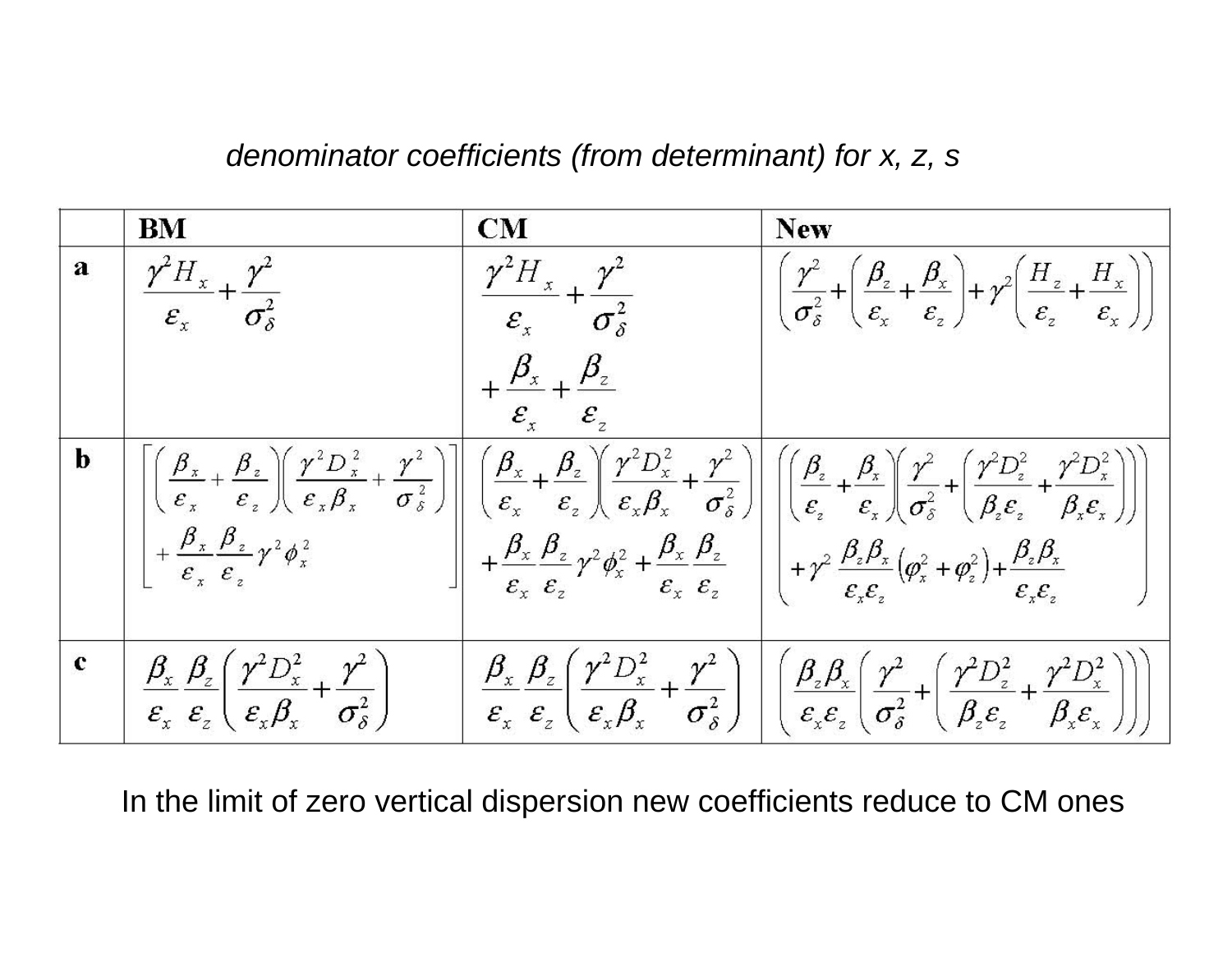#### *numerator coefficients for x*

|                         | BM                                                                                                                                                                                                                                                                                                                                                                                                                                                       | CM                                                                                                                                                                                                                                                                                                                                                                                                                                                                | <b>New</b>                                                                                                                                                                                                                                                                                                                                                                                                                                                                                                                                                                                                                                                                                                                                                                                                                                                                                                                                                                                                                                                                                                                          |
|-------------------------|----------------------------------------------------------------------------------------------------------------------------------------------------------------------------------------------------------------------------------------------------------------------------------------------------------------------------------------------------------------------------------------------------------------------------------------------------------|-------------------------------------------------------------------------------------------------------------------------------------------------------------------------------------------------------------------------------------------------------------------------------------------------------------------------------------------------------------------------------------------------------------------------------------------------------------------|-------------------------------------------------------------------------------------------------------------------------------------------------------------------------------------------------------------------------------------------------------------------------------------------------------------------------------------------------------------------------------------------------------------------------------------------------------------------------------------------------------------------------------------------------------------------------------------------------------------------------------------------------------------------------------------------------------------------------------------------------------------------------------------------------------------------------------------------------------------------------------------------------------------------------------------------------------------------------------------------------------------------------------------------------------------------------------------------------------------------------------------|
| $\mathbf{a}_\mathbf{x}$ | $2\frac{\gamma^2 H_x}{\varepsilon_x} + \frac{2\gamma^2}{\sigma_{\delta}^2}$                                                                                                                                                                                                                                                                                                                                                                              |                                                                                                                                                                                                                                                                                                                                                                                                                                                                   | $\begin{equation} \begin{bmatrix} \frac{2\gamma^2H_x}{\epsilon_x} + \frac{2\gamma^2}{\sigma_z^2} - 2\frac{\beta_x}{\epsilon_x} - \frac{\beta_z}{\epsilon_z} + \\ \frac{\beta_x}{\gamma^2H_x} \end{bmatrix} \begin{bmatrix} \frac{\beta_x}{\epsilon_x} + \frac{2\gamma^2}{\sigma_z^2} \\ \frac{\beta_x}{\epsilon_x} + \frac{2\beta_x}{\sigma_z} - \frac{\beta_z}{\sigma_z^2} \\ \frac{\beta_x}{\epsilon_x} + \frac{2\beta_x}{\epsilon_x} - \frac{\beta_z}{\epsilon_z} \end{bmatrix} \end{equation}$                                                                                                                                                                                                                                                                                                                                                                                                                                                                                                                                                                                                                                  |
| $\mathbf{b}_\mathbf{x}$ | $\left \left(\frac{\beta_{x}}{\varepsilon_{x}}+\frac{\beta_{z}}{\varepsilon_{z}}\right)\left(\frac{\gamma^{2}D_{x}^{2}}{\varepsilon_{x}\beta_{x}}+\frac{\gamma^{2}}{\sigma_{s}^{2}}\right)\right \left(\frac{\beta_{x}}{\varepsilon_{x}}+\frac{\beta_{z}}{\varepsilon_{z}}\right)\frac{\gamma^{2}H_{x}}{\varepsilon_{x}}+\frac{\gamma^{2}}{\sigma_{\delta}^{2}}\right)$<br>$+\frac{\beta_x}{\varepsilon_x}\frac{\beta_z}{\varepsilon_z}\gamma^2\phi_x^2$ | $-\frac{\beta_x^2}{\epsilon_x^2}\gamma^2\phi_x^2+\left(\frac{\beta_x}{\epsilon_x}-4\frac{\beta_z}{\epsilon_x}\right)\frac{\beta_x}{\epsilon_x}$<br>$\left(\frac{\gamma^2}{\sigma_s^2}\left(\frac{\beta_x}{\varepsilon_x}-2\frac{\beta_z}{\varepsilon_x}\right)\right)$<br>$+\frac{\beta_x}{\gamma^2 H_x}$ +6 $\frac{\beta_x \beta_z}{\epsilon_x \epsilon_z}$ $\gamma^2 \phi_x^2$<br>$+\frac{\beta_x \beta_z}{2}-\gamma^2 \frac{\beta_x^2 \phi_x^2}{\epsilon_x^2}$ | $\left(\frac{\beta_z}{\varepsilon_r}+\frac{\beta_x}{\varepsilon_r}\right)\left(\frac{\gamma^2}{\sigma_s^2}+\frac{\gamma^2H_x}{\varepsilon_r}\right)+\left(\frac{\beta_z}{\varepsilon_r}+\frac{\beta_x}{\varepsilon_r}\right)\gamma^2\frac{H_z}{\varepsilon_r}$<br>$-\gamma^2\left(\frac{\beta_x^2}{\varepsilon_x^2}\varphi_x^2+\frac{\beta_z^2}{\varepsilon_y^2}\varphi_z^2\right)+\left(\frac{\beta_x}{\varepsilon_x}-4\frac{\beta_z}{\varepsilon_x}\right)\frac{\beta_x}{\varepsilon_x}$<br>$+\frac{\beta_{x}H_{z}}{\varepsilon_{z}H_{x}}\left(\frac{\beta_{x}}{\varepsilon_{x}}-2\frac{\beta_{z}}{\varepsilon_{z}}\right)$<br>$+\frac{\beta_{\text{x}}}{\gamma^2H_{\text{x}}}\!\!\left[\frac{\gamma^2}{\sigma_{\text{s}}^2}\!\!\left(\frac{\beta_{\text{x}}}{\varepsilon_{\text{x}}}\!\!-\!2\frac{\beta_{\text{z}}}{\varepsilon_{\text{z}}}\right)\!\!+\!\frac{\beta_{\text{z}}\beta_{\text{x}}}{\varepsilon_{\text{z}}\varepsilon_{\text{x}}}\right] \!+\!\gamma^2\!\!\left(2\frac{\beta_{\text{z}}^2\varphi_{\text{z}}^2}{\varepsilon_{\text{z}}^2}\!-\!\frac{\beta_{\text{x}}^2\varphi_{\text{x}}^2}{\varepsilon_{\text{x}}^$ |

In the limit of zero vertical dispersion the red terms are not found on the right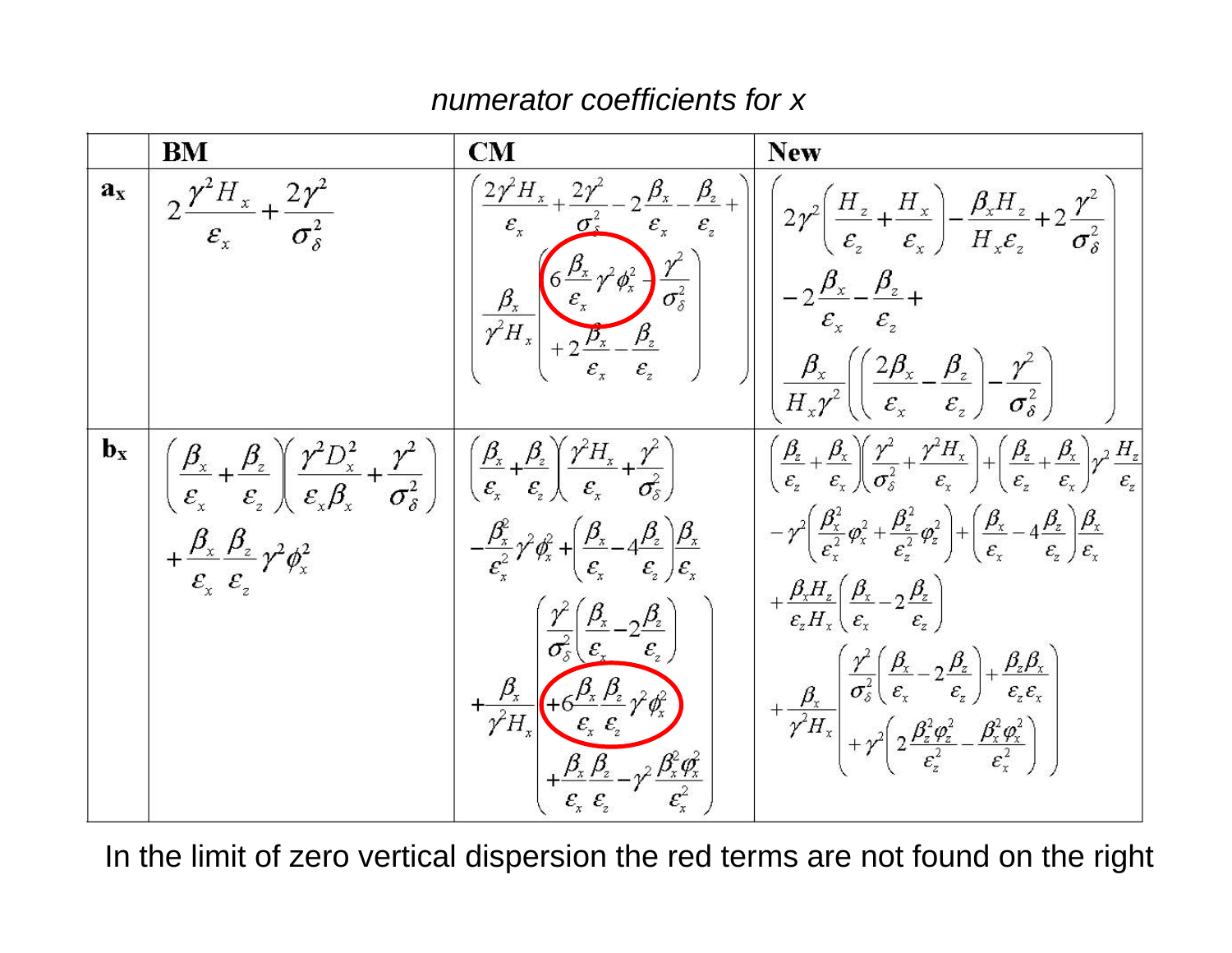#### *numerator coefficients for s*

|                | ${\bf BM}$                                                                  | $\mathbf{CM}$                                                         | <b>New</b>                                                                                                                                                                                                                                                                                                                                                                                                                                                                                                                                         |
|----------------|-----------------------------------------------------------------------------|-----------------------------------------------------------------------|----------------------------------------------------------------------------------------------------------------------------------------------------------------------------------------------------------------------------------------------------------------------------------------------------------------------------------------------------------------------------------------------------------------------------------------------------------------------------------------------------------------------------------------------------|
| a <sub>l</sub> | $2\frac{\gamma^2 H_x}{\varepsilon_x} + \frac{2\gamma^2}{\sigma_{\delta}^2}$ | $\gamma \frac{\gamma^2 H_x}{\gamma + 2\gamma^2}$<br>$\mathcal{E}_{x}$ | $\left(2\frac{\gamma^2}{\sigma_{\delta}^2} - \frac{\beta_z}{\varepsilon_z} - \frac{\beta_x}{\varepsilon_x}\right)$                                                                                                                                                                                                                                                                                                                                                                                                                                 |
|                |                                                                             | $-\frac{\beta_x}{\varepsilon_x}-\frac{\beta_z}{\varepsilon_z}$        | $+2\gamma^2\left(\frac{H_z}{\varepsilon_z}+\frac{H_x}{\varepsilon_x}\right)$                                                                                                                                                                                                                                                                                                                                                                                                                                                                       |
| $\mathbf{b}_1$ |                                                                             |                                                                       | $\begin{array}{ll} \left  \left( \frac{\beta_x}{\varepsilon_x} + \frac{\beta_z}{\varepsilon_z} \right) \left( \frac{\gamma^2 D_x^2}{\varepsilon_x \beta_x} + \frac{\gamma^2}{\sigma_{\delta}^2} \right) \right  \\ \left  \left( \frac{\beta_x}{\varepsilon_x} + \frac{\beta_z}{\varepsilon_z} \right) \left( \frac{\beta_x}{\varepsilon_x} + \frac{\beta_z}{\varepsilon_z} \right) \left( \frac{\gamma^2 D_x^2}{\varepsilon_x \beta_x} + \frac{\gamma^2}{\sigma_{\delta}^2} \right) \end{array} \right  \left  \left( \frac{\beta_z}{\varepsilon$ |
|                |                                                                             |                                                                       | $\left  + \left(\frac{\beta_z}{\varepsilon_z} + \frac{\beta_x}{\varepsilon_x}\right) \gamma^2 \left(\frac{H_z}{\varepsilon_z} + \frac{H_x}{\varepsilon_x}\right) \right $                                                                                                                                                                                                                                                                                                                                                                          |
|                |                                                                             |                                                                       | $-\gamma^2\left(\frac{\beta_x^2\phi_x^2}{\varepsilon_x^2}+\frac{\beta_z^2\phi_z^2}{\varepsilon_y^2}\right)$                                                                                                                                                                                                                                                                                                                                                                                                                                        |

In the limit of zero vertical dispersion new coefficients reduce to CM ones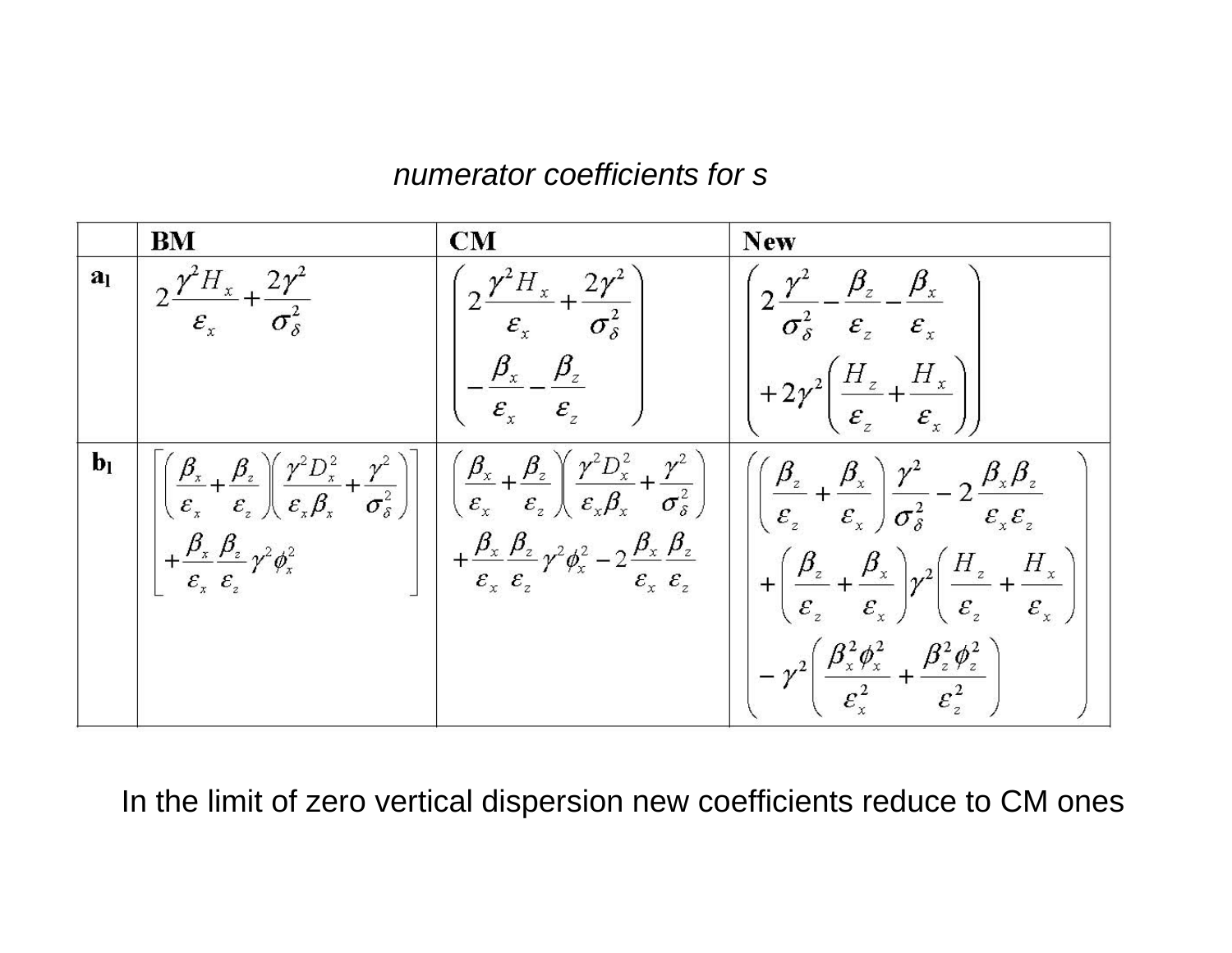#### *numerator coefficients for z*

|                         | $\mathbf{BM}$                                                                                                        | CM                                                                                                                                                                                                            | <b>New</b>                                                                                                                                                                                                                                                                                                                                                                                                                                                                                                                          |
|-------------------------|----------------------------------------------------------------------------------------------------------------------|---------------------------------------------------------------------------------------------------------------------------------------------------------------------------------------------------------------|-------------------------------------------------------------------------------------------------------------------------------------------------------------------------------------------------------------------------------------------------------------------------------------------------------------------------------------------------------------------------------------------------------------------------------------------------------------------------------------------------------------------------------------|
| $a_{\mathbf{z}}$        | $-\frac{\gamma^2 H_x}{\varepsilon_r} - \frac{\gamma^2}{\sigma_{\delta}^2}$                                           | $-\left(\frac{\gamma^2 H_x}{\varepsilon_x} + \frac{\gamma^2}{\sigma_{\delta}^2} + \frac{\rho_{\varepsilon}^2}{\varepsilon_{\varepsilon}^2} + \frac{\rho_{\varepsilon}^2}{\varepsilon_{\varepsilon}^2}\right)$ | $-\frac{\gamma^2}{\sigma_{\delta}^2} - \frac{H_{x}}{\epsilon_{x}}\gamma^2 + \left(\frac{2\beta_{z}}{\epsilon_{z}} - \frac{\beta_{x}}{\epsilon_{x}}\right)$                                                                                                                                                                                                                                                                                                                                                                          |
|                         |                                                                                                                      |                                                                                                                                                                                                               | $-\frac{\beta_{x} \gamma^2 H_{z}}{\varepsilon_{x} \beta_{z}}-2\frac{\gamma^2 H_{z}}{\varepsilon_{z}}+$                                                                                                                                                                                                                                                                                                                                                                                                                              |
|                         |                                                                                                                      |                                                                                                                                                                                                               | $2\gamma^4 \frac{H_z}{\beta_z} \left(\frac{H_z}{\varepsilon_z} + \frac{H_z}{\varepsilon_z}\right) + 2\frac{\gamma^4 H_z}{\beta_z \sigma_z^2}$                                                                                                                                                                                                                                                                                                                                                                                       |
| $\mathbf{b}_\mathbf{z}$ |                                                                                                                      |                                                                                                                                                                                                               | $\begin{array}{ c c c c c } \hline \left( \frac{\beta_x}{\varepsilon_x} + \frac{\beta_z}{\varepsilon_z} \right) & \frac{\gamma^2 D_x^2}{\varepsilon_x \beta_x} + \frac{\gamma^2}{\sigma_\delta^2} \end{array}\right) & \left[ \begin{array}{l} \left( \frac{\beta_x}{\varepsilon_x} + \frac{\beta_z}{\varepsilon_z} \right) & \frac{\gamma^2 D_x^2}{\varepsilon_x \beta_x} + \frac{\gamma^2}{\sigma_\delta^2} \end{array}\right) & \left[ \begin{array}{l} \frac{\gamma^2}{\sigma_\delta^2} \left( \frac{\beta_z}{\varepsilon_z} -$ |
|                         | $-3\frac{\beta_x}{\varepsilon}\left(\frac{\gamma^2 D_x^2}{\varepsilon_z \beta_z}+\frac{\gamma^2}{\sigma_s^2}\right)$ | $\left \left -\frac{3}{\mathcal{E}_{x}}\left(\frac{\gamma^{2}D_{x}^{2}}{\mathcal{E}_{x}\beta_{x}}+\frac{\gamma^{2}}{\sigma_{\delta}^{2}}\right)\right \right $                                                | $\left  + \left( \frac{\beta_z}{\varepsilon} - 4 \frac{\beta_x}{\varepsilon_x} \right) \frac{\gamma^2 H_z}{\varepsilon} + \left( \frac{\beta_z}{\varepsilon} + \frac{\beta_x}{\varepsilon_x} \right) \gamma^4 \frac{H_z H_x}{\beta_z \varepsilon_z} \right $<br>$\left(-\gamma^A\frac{H_{_z}}{\beta_{_*}}\!\!\left(\frac{\beta_{_z}^2}{\varepsilon_{_*}^2}\,\varphi_{_z}^2+\frac{\beta_{_x}^2}{\varepsilon_{_*}^2}\,\varphi_{_x}^2\right)\right]$                                                                                   |
|                         |                                                                                                                      |                                                                                                                                                                                                               | $+\left(\frac{\beta_{x}}{\varepsilon_{x}}+\frac{\beta_{z}}{\varepsilon_{y}}\right)\left(\frac{\gamma^{4}H_{z}^{2}}{\beta_{y}\sigma_{z}^{2}}+\frac{\gamma^{4}H_{z}}{\beta_{z}\varepsilon_{z}}\right)$                                                                                                                                                                                                                                                                                                                                |

In the limit of zero vertical dispersion new coefficients reduce to CM ones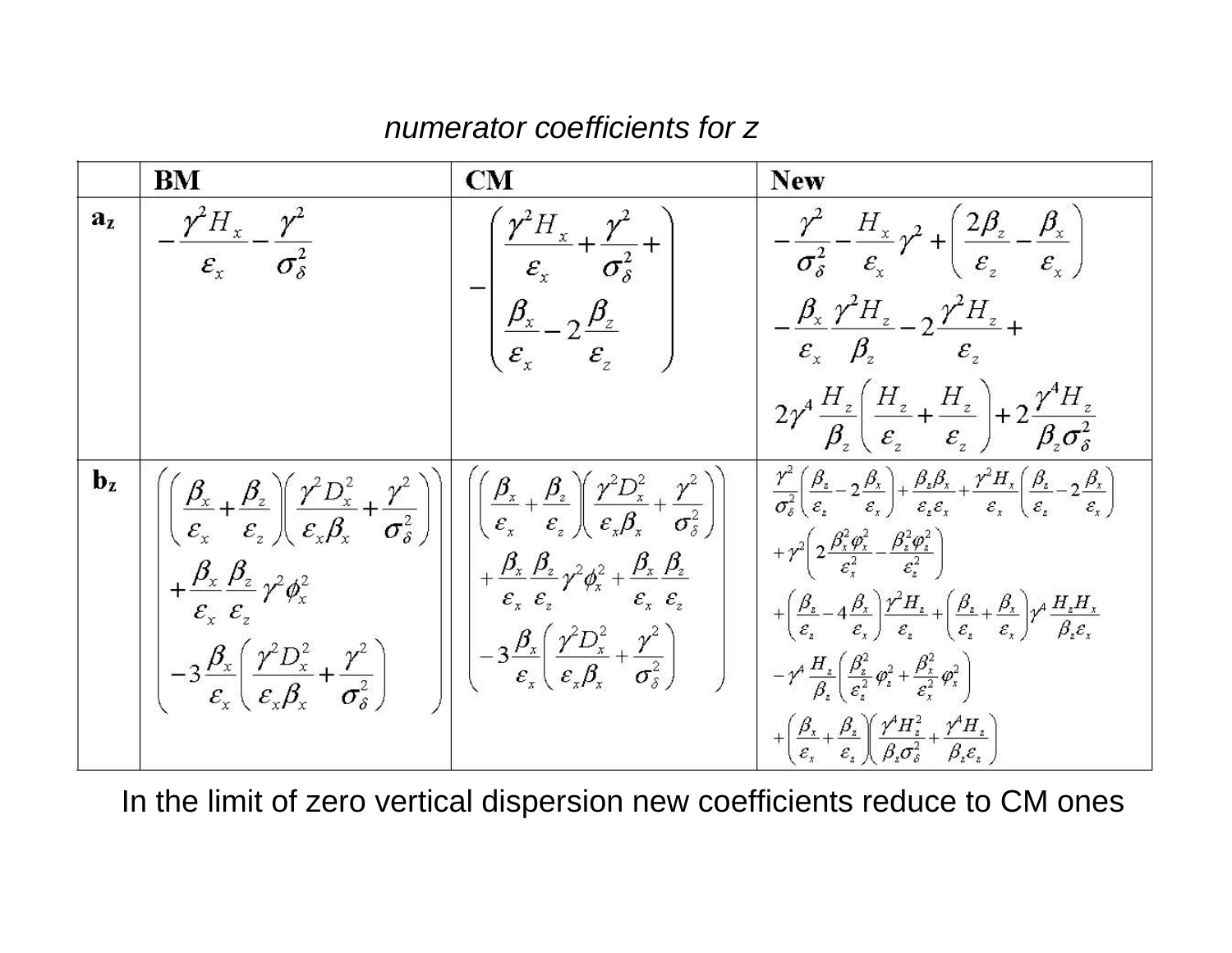### check of effect of dropping the two terms from CM formula

Present MADX – protons at LHC injection (Weighted) average lifetimes (sec): Longitudinal= 3.800737E+04  $Horizontal = 1.323025E + 0.5$  $Vertical = -1.799992E+07$ New MADX version - also protons at injection (Weighted) average lifetimes (sec): Longitudinal= 3.800737E+04 Horizontal = 1.320398E+05 $Vertical = -1.799992E+07$ 

Present MADX version - protons 5GeV/c (Weighted) average lifetimes (sec): Longitudinal= -3.766200E-01 Horizontal = 1.567772E-02 $Vertical = 1.430763E-02$ New MADX version - also protons 5GeV/c Longitudinal= -3.766200E-01 Horizontal  $= 1.525223F-02$ Vertical = 1.430763E-02